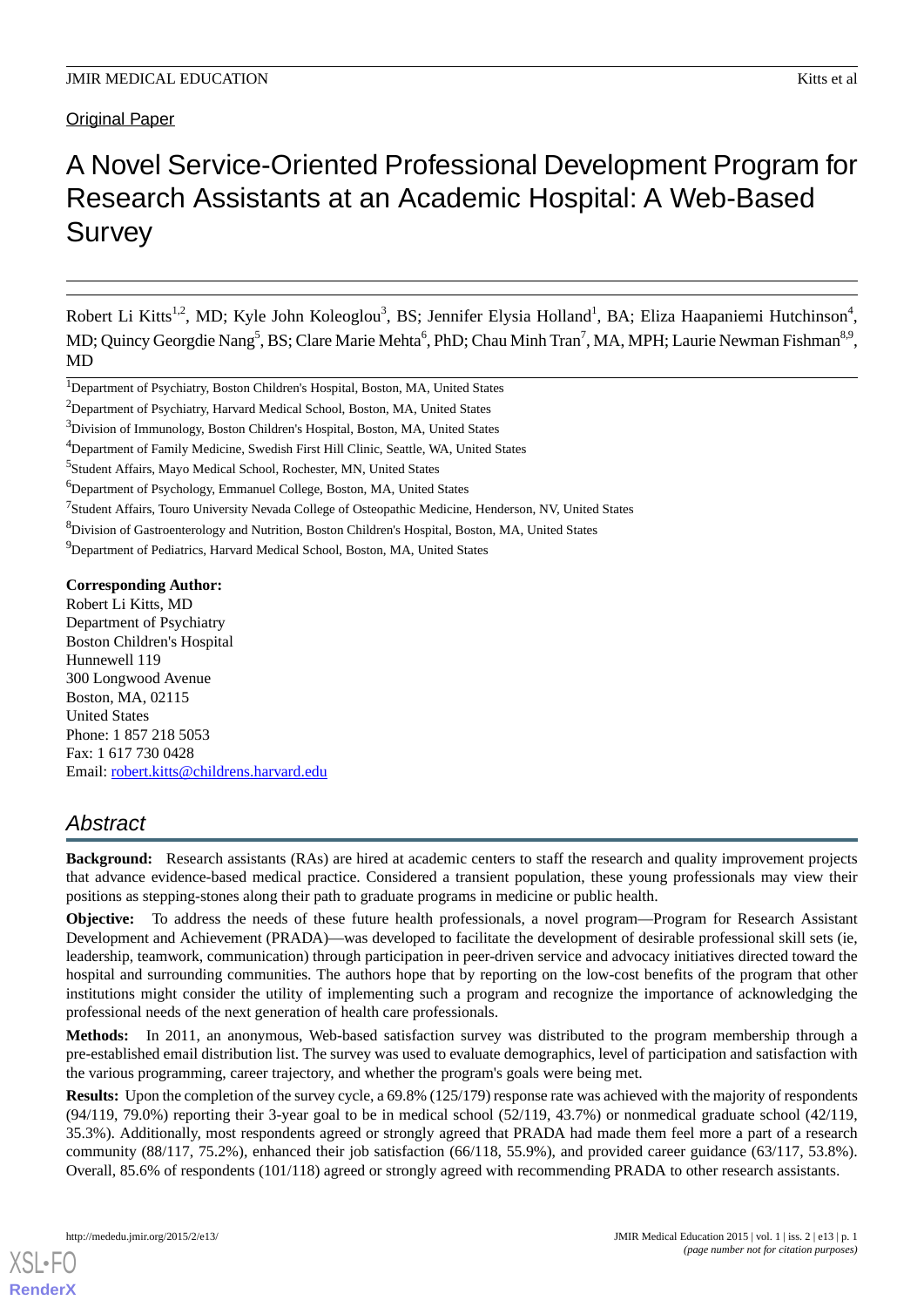**Conclusions:** High response rate and favorable outlook among respondents indicate that the program had been well received by the program's target population. The high percentage of respondents seeking short-term entry into graduate programs in health care-related fields supports the claim that many RAs may see their positions as stepping-stones and therefore could benefit from a professional development program such as the one described herein. Strong institutional support and sustainable growth and participation are other indications of early success. Further evaluation is necessary to assess the full impact of the program, particularly in areas such as job satisfaction, recruitment, retention, productivity, and career trajectory, but also in reproducibility in other institutions.

*(JMIR Medical Education 2015;1(2):e13)* doi: [10.2196/mededu.4576](http://dx.doi.org/10.2196/mededu.4576)

### **KEYWORDS**

research assistant; research coordinator; community engagement; mentorship; preprofessional; training and development; workforce development

# *Introduction*

### **Background**

In  $21<sup>st</sup>$ -century academic medicine, the prioritization of evidence-based clinical practice has led to the expansion of clinical and translational research and quality improvement projects. This shift has resulted in the increased hiring of an employee pool that includes research assistants (RAs), study coordinators, quality improvement assistants, and other similar positions (also identified in this paper as RAs) at academic hospitals [\[1](#page-4-0)]. Despite their essential role in the research team, RAs are often "invisible" when it comes to their own professional development [[1](#page-4-0)-[7\]](#page-5-0). A review of the medical literature demonstrates a lack of formal programming and career development structure directed toward RAs, which may lead them to feel isolated, undervalued, unrecognized, and undersupported in their work  $[1,4,7]$  $[1,4,7]$  $[1,4,7]$  $[1,4,7]$  $[1,4,7]$ . This lack of community, support, and recognition may compound additional job dissatisfaction related to the following: (1) low salary, (2) feeling unchallenged, and (3) not doing what they expected to be doing. Altogether, these factors may contribute to a decrease in motivation, performance, and retention  $[1,7,8]$  $[1,7,8]$  $[1,7,8]$  $[1,7,8]$  $[1,7,8]$ , and may ultimately impact career trajectory.

Despite not being hired as trainees (eg, medical students, residents, and fellows), RAs may represent the next generation of medical and health care professionals [[9\]](#page-5-2). The jobs they fill may serve as stepping-stones on their path to medical school and other graduate-level health care programs. As such, academic institutions that promote job satisfaction and professional development among this population may benefit not only from short-term research productivity, but also from long-term workforce sustainability. Interestingly, very little is

written in the medical literature on such programs, suggesting that few, if any, exist  $[1,3,6,9]$  $[1,3,6,9]$  $[1,3,6,9]$  $[1,3,6,9]$  $[1,3,6,9]$ .

The understanding that a large percentage of RAs at one particular academic hospital fit this demographic (ie, young adult, pregraduate) led to the development of such a program. This article details the impact that such a program can have on RAs' professional development as well as on the institutions they work for. By presenting the unique concept and the low-cost benefits of the program, the authors aim to encourage other hospitals to consider establishing similar programs.

### **Establishment**

In 2010, a team of RAs at a large pediatric teaching hospital, mentored by a faculty physician, established the Program for Research Assistant Development and Achievement (PRADA) for the purpose of creating a structured learning environment similar to the institution-wide programs already in place for trainees, postdoctoral and clinical fellows, and faculty. The steps taken to implement the program included the following: (1) developing a clear mission statement and identifying goals, (2) receiving institutional endorsement, (3) creating a product of value to recruit RAs, (4) empowering RAs to run and expand the program, and (5) forming a means to evaluate the program's efficacy and impact.

Once the mission statement and goals were outlined (see [Textbox 1](#page-2-0)), the program sought institutional endorsement. Initial pushback exposed concerns about productivity and whether this was an attempt, on the part of the RAs, to form a union. Given that the programming was set to occur during the lunch hour and after normal work hours, and the program would not be a venue for voicing employment-related issues, perceived pressures were alleviated and endorsement was ultimately received.

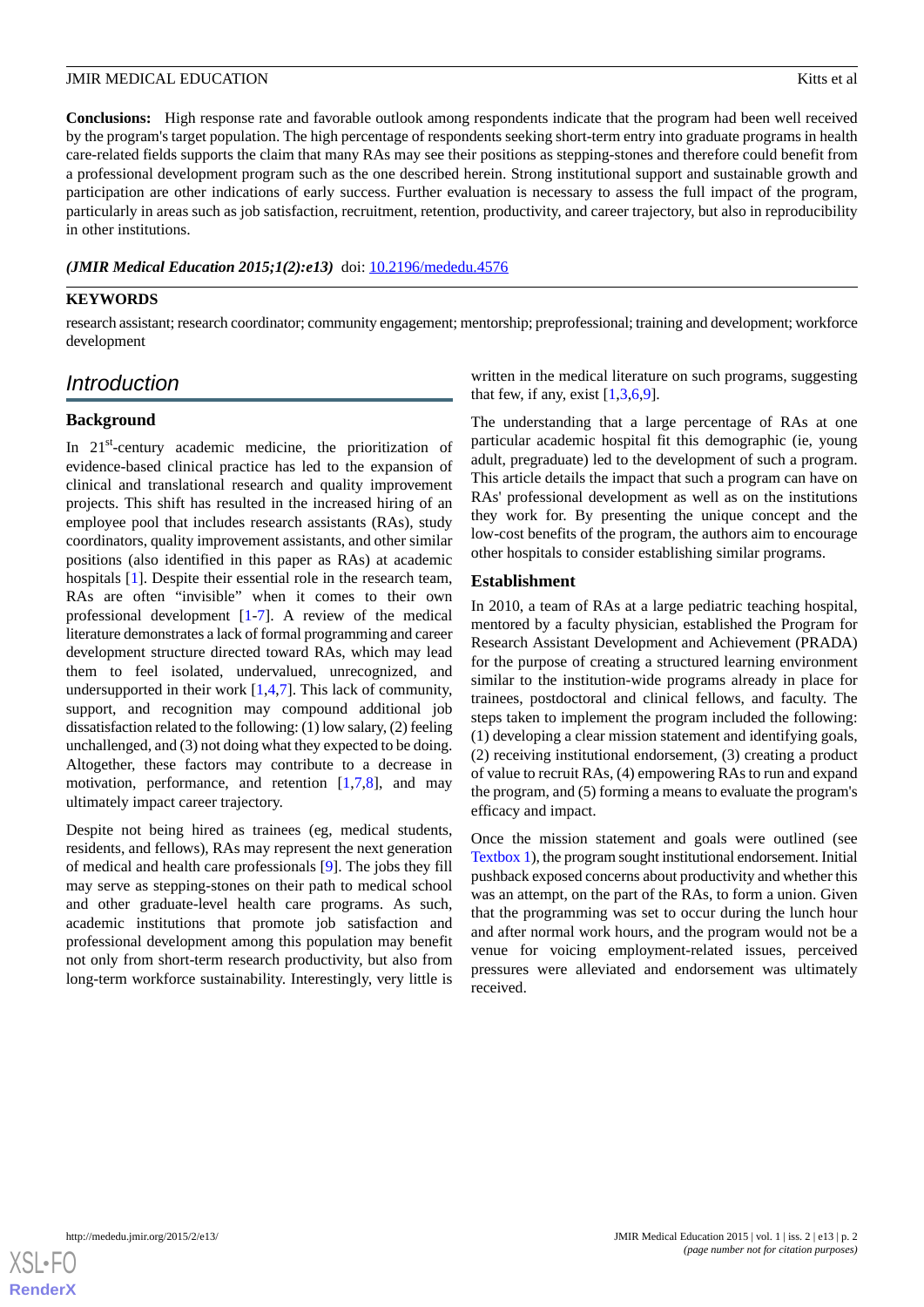<span id="page-2-0"></span>Textbox 1. PRADA mission statement and goals.

#### Mission statement

• To provide a structured and supportive learning community for research assistants, study coordinators, and other young professionals to develop into tomorrow's leaders in health care

Goals

- Enhance job satisfaction
- Create an inclusive environment
- Ease acclimation into an academic clinical environment
- Provide career insights through panel-style seminars
- Facilitate skills development through lectures, workshops, and formal presentation
- Foster a service-oriented mind-set and promote community engagement through service and advocacy endeavors directed toward the hospital and surrounding communities

The initial anchoring product and recruiting tool of PRADA was a monthly seminar series at which invited guest speakers would speak on topics of interest to RAs, including the following: (1) professional guidance and skills (eg, scientific writing, public speaking, stress management, and getting into graduate and professional school), (2) health care-related career talks given by panels of health care professionals (eg, physicians, medical students, nurse practitioners, clinical psychologists, and career researchers), and (3) relevant contemporary issues (eg, health care reform, disparities in health care, and interviewing high-risk patient populations).

Steadily increasing interest and participation prompted the creation of a unique email distribution list for PRADA. While used primarily as a way to broadcast programming, the email list would also serve as a tool for monitoring growth. Today, the list includes over 500 currently employed RAs at Boston Children's Hospital (BCH), over 50 RAs at neighboring institutions, and over 70 alumni (ie, former RAs) at medical schools and other health care professional training programs who expressed interest in continued involvement prior to leaving. Feedback, both solicited and unsolicited, from outgoing RAs indicated that many wished they had learned about the program earlier in their employment. This led to a partnership with the hospital's Department of Human Resources (HR), which now advertises the program throughout their hiring processes, not only to promote early engagement in PRADA, but also as a method to enhance recruitment.

### **Organization**

One of the earliest goals of the program was to have it run entirely by RAs. This was accomplished in 2012 when an executive board, overseen by two codirectors and their faculty advisor, was formed with representation from each of the following subcommittees: (1) Seminar Series and RA Grand Rounds, (2) Schoolwork Assistance (a novel, RA-run tutoring service for patients, and their siblings, who do not meet criteria for public school tutoring), (3) Social Volunteerism (social events with volunteering themes), (4) Pre-Med Track (events corresponding with the annual application timeline), (5) Public Health, Community, and Advocacy (engages RAs in activities related to health care legislation advocacy along with community health outreach and education with stakeholders within, and

outside of, the hospital), (6) Membership and Communications, (7) Alumni Affairs (connects current RAs with alumni to provide them with insights into particular programs), (8) Science Writing Mentor Program (pairs RAs with student authors who need help revising and submitting manuscripts to the Journal of Emerging Investigators: an open-source, peer-reviewed journal that publishes original science research performed by middle and high school students), and (9) Interactive Music Program (RAs, in collaboration with Child Life Services and music therapists, provide interactive musical performances to patients).

### **Sustainability**

Despite the transient nature of RA employment, the structure of PRADA has remained stable and has seen continued growth and participation. To ensure a seamless transfer of responsibility across committee positions, new executive committee members are recruited from within subcommittees and new subcommittee members are recruited at events year-round. Low operational costs also contribute to PRADA's sustainability. Today, the only expenses that PRADA incurs are from the lunches served at noon seminars and the cost of running an annual summer conference for youth interested in health care-related careers.

# *Methods*

In 2011, an anonymous quality improvement survey was administered to examine the demographics of PRADA's target audience, level of participation in and satisfaction with the programming (data not provided), career trajectory of members, and whether PRADA was meeting its goals. Respondents were invited through the PRADA email distribution list, which contained 179 unique institutional email addresses at the time of the survey. Regarding career trajectory, participants were asked to answer the multiple-choice question, "In three years I would like to see myself in: same position, continued research with increased responsibility, graduate school, medical school, or other." Subjects who selected *other* were given the option to elaborate in a space below, accessible through branching logic. To determine if PRADA was meeting its goals, a list of specific questions were asked with the stated goals of PRADA in mind (see [Table 1\)](#page-3-0). Subjects were asked to select responses from a 5-point Likert scale with 1 representing *Strongly disagree*, 2

```
XS • FO
RenderX
```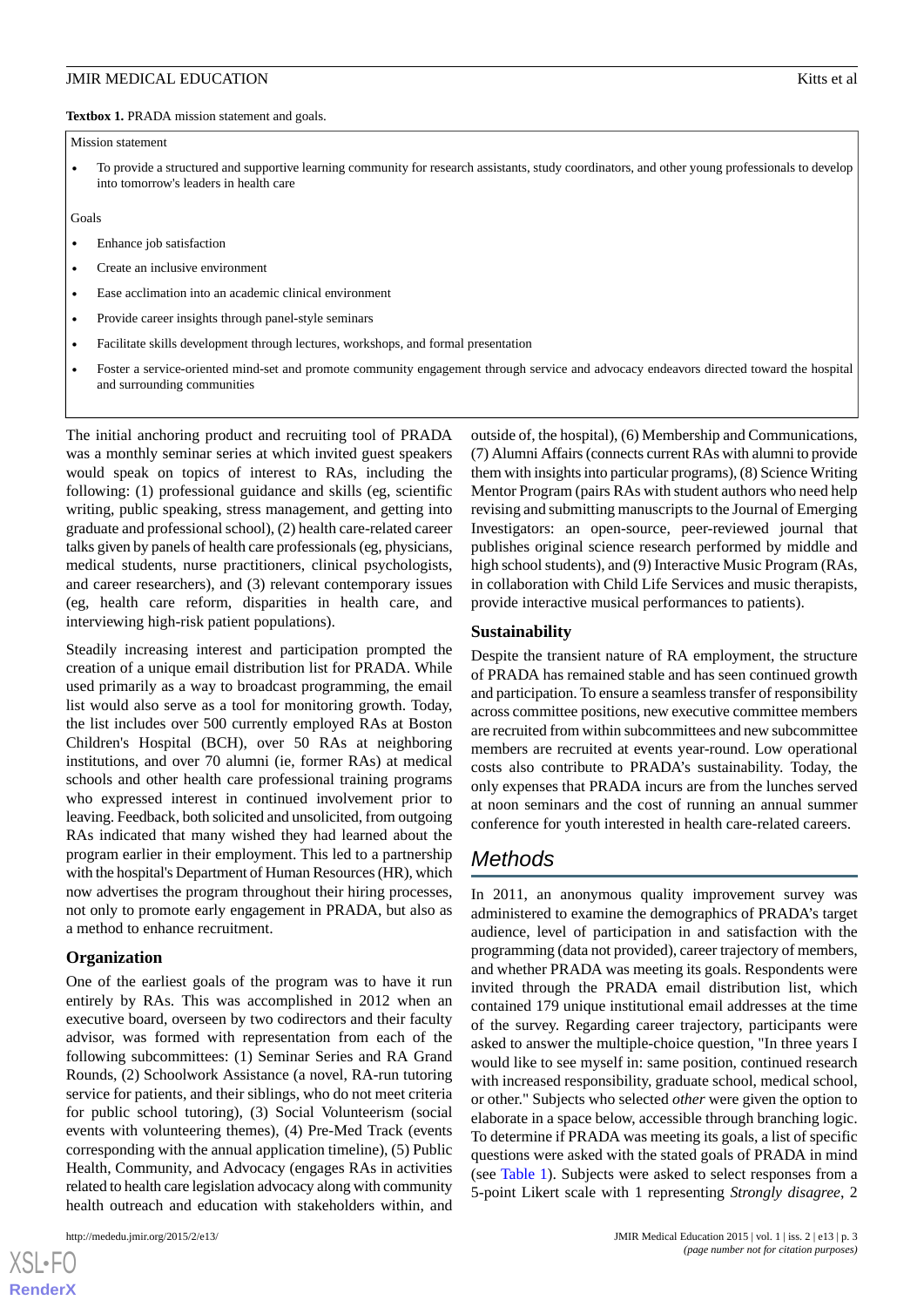representing *Disagree*, 3 representing *Neither disagree nor agree*, 4 representing *Agree*, and 5 representing *Strongly agree*. All study data were collected and managed using Research Electronic Data Capture (REDCap) electronic data capture tools hosted at BCH [\[10](#page-5-4)].

# *Results*

A total of 69.8% (125/179) of invitees responded, with 100% (125/125) of them submitting completed surveys. A total of 5 out of 125 (4.0%) were excluded based on previously established exclusion criteria pertaining to employment status at BCH, leaving a final sample of 120. The majority of respondents were non-Hispanic white (89/114, 78.1%), were female (94/116, 81.0%), were 22-26 years old (101/115, 87.8%), had a bachelor's degree-level education (105/119, 88.2%), and were hired within the 2 years of survey administration (99/117, 84.6%). Most respondents (94/119, 79.0%) were seeking higher education, reporting their 3-year goal to be in medical school (52/119, 43.7%) or nonmedical graduate school (42/119, 35.3%). Only 8.4% (10/119) aimed to be in a research position with increased responsibility, 5.9% (7/119) were unsure, and 4.2% (5/119) aimed for a change in job with no research involvement. An additional 2.5% (3/119) selected *other* and no respondents selected an option to remain in the same position.

Respondents agreed or strongly agreed that PRADA had made them feel more a part of a research community (88/117, 75.2%), enhanced their job satisfaction (66/118, 55.9%), provided career guidance (63/117, 53.8%), and connected them with research assistants in other fields (56/117, 47.9%). Additionally, 35.6% (42/118) agreed or strongly agreed that PRADA made them a better research assistant. Overall, 85.6% of respondents (101/118) agreed or strongly agreed with recommending PRADA to other research assistants. See [Table 1](#page-3-0) for selected outcomes of the quality improvement survey.

<span id="page-3-0"></span>**Table 1.** Selected outcomes of the anonymous quality improvement survey administered to PRADA membership in 2011.

| Survey item                                                    | Strongly disagree/<br>disagree, $n$ $(\%)$ | Neither agree nor<br>disagree, $n$ $(\%)$ | Agree/strongly<br>agree, $n$ $(\%)$ |
|----------------------------------------------------------------|--------------------------------------------|-------------------------------------------|-------------------------------------|
| Would recommend PRADA to other research assistants $(n=118)$   | 4(3.4)                                     | 13(11.0)                                  | 101(85.6)                           |
| Feel like part of research community $(n=117)$                 | 11(9.4)                                    | 18 (15.4)                                 | 88 (75.2)                           |
| Enhanced job satisfaction $(n=118)$                            | 12(10.2)                                   | 40(33.9)                                  | 66 (55.9)                           |
| Career guidance $(n=117)$                                      | 16(13.7)                                   | 38 (32.5)                                 | 63 (53.8)                           |
| Connect with research assistants in the other fields $(n=117)$ | 28(23.9)                                   | 33(28.2)                                  | 56 (47.9)                           |
| Connect with research assistants in the same field $(n=118)$   | 37(31.4)                                   | 40(33.9)                                  | 41 (34.7)                           |
| Become a better research assistant $(n=118)$                   | 20(16.9)                                   | 56 (47.5)                                 | 42(35.6)                            |
| Connect with a mentor $(n=116)$                                | 43(37.1)                                   | 48 (41.4)                                 | 25(21.6)                            |

# *Discussion*

# **Principal Findings**

The PRADA survey team set out to collect data for the purpose of quality improvement, as well as to assess career trajectory, and determine whether it was meeting its goals. The high percentage of RAs (94/119, 79.0%) indicating a 3-year goal of being in graduate or medical school supports the original hypothesis that many RAs see their positions as temporary posts along their way to higher education and more advanced positions. The premise that these RAs may find such a program valuable was supported by the large percentage of RAs who participated (125/179, 69.8%) and the large percentage of those who agreed or strongly agreed with recommending PRADA to others (101/118, 85.6%). Additional outcomes demonstrated that PRADA was meeting its first goal—to improve job satisfaction—with 55.9% (66/118) selecting *agree* or *strongly agree* on the Likert scale for this item. There was some indication that PRADA is on its way to meeting its second and third goals—to create an inclusive environment and to ease acclimation into an academic medical setting—given that 75.2% (88/117) of respondents indicated that they felt more a part of a research community and 47.9% (56/117) indicated that PRADA helped them meet RAs in other fields. However, further investigation is necessary to determine whether or not this has

 $XS$  $\cdot$ FC **[RenderX](http://www.renderx.com/)** changed over time. Determining whether the final three goals—to offer career guidance, to facilitate skills development, and to promote a service-oriented mind-set through community engagement and advocacy opportunities—are being met requires further investigation, but high ratings of related programming (data not included) indicates that PRADA is on the right track toward meeting them. In all, outcomes indicate moderate success for PRADA bearing in mind the survey was conducted in 2011, 1 year prior to the expansion of the program into what it is today.

Other observable indicators of success include a recent attempt to replicate the PRADA model at a neighboring Harvard-affiliated academic hospital by an alumnus, endorsement from the Boston Children's Hospital Department of Human Resources, and inclusion of PRADA program materials in recruiting and hiring processes, which speaks to the value the institution sees in the program. In April 2015, the executive committee and the founding faculty physician received the 2015 Harold Amos Faculty Diversity Award, established to recognize and celebrate faculty who have made significant achievements in moving Harvard Medical School and Harvard School of Dental Medicine toward being a diverse and inclusive community.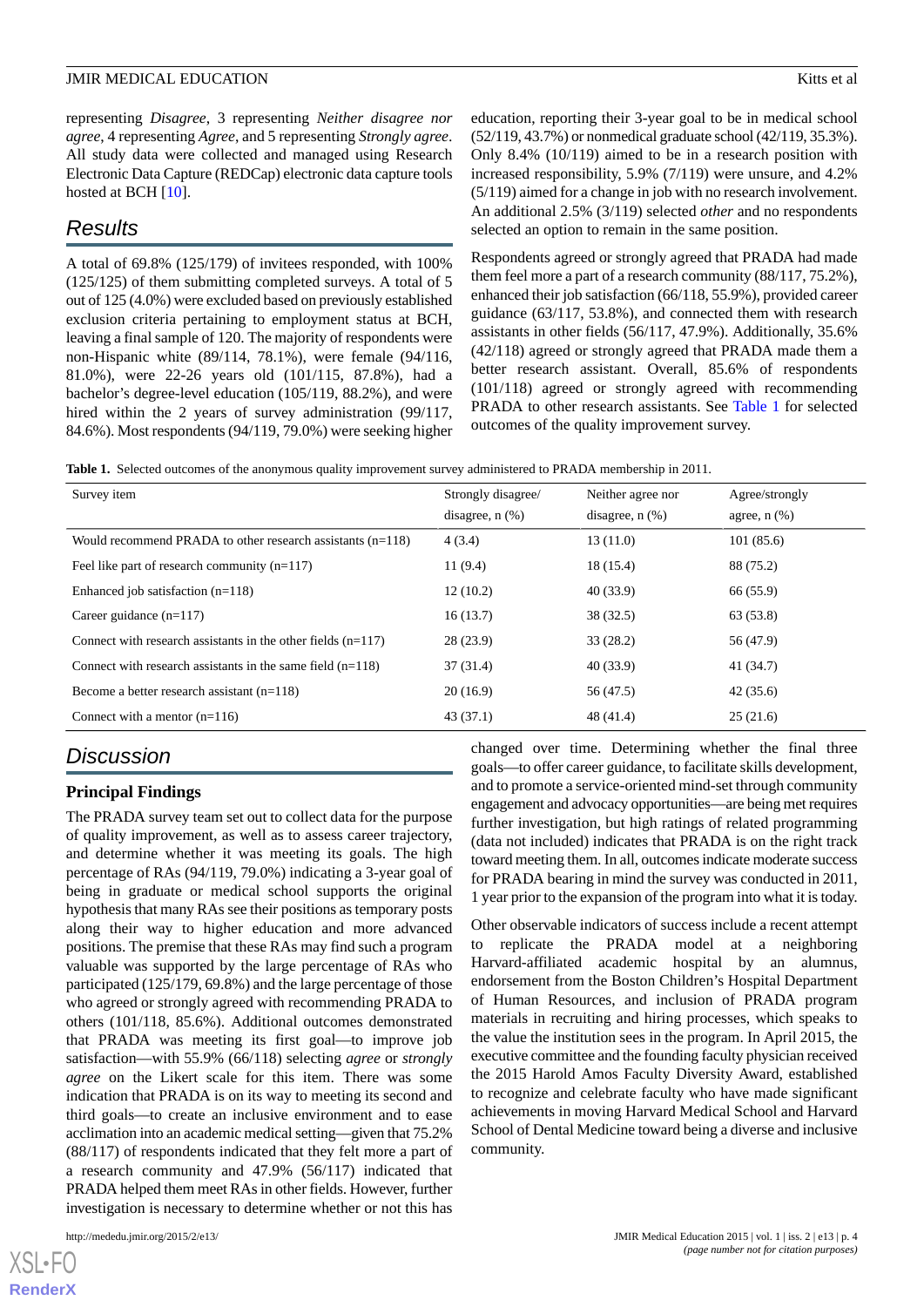### **Limitations**

Limitations include a small sample size taken primarily from one institution. Additionally, the survey, having been designed for quality improvement purposes, did not have a control group, nor did the survey team obtain a baseline satisfaction for comparison. Additionally, the survey could not compare its demographic distributions against the hospital's records to demonstrate inclusivity. However, recent collaborations with HR have made this possible going forward.

### **Future Directions**

In response to the limitations of the survey administered in 2011, PRADA's survey team created a more substantial, Institutional Review Board-exempt, longitudinal study of its membership to further evaluate whether its programming has a significant impact on job recruitment and retention, job satisfaction, commitment to the institution and/or the field of pediatrics, as well as career trajectory. Additional questioning is being employed to better assess PRADA's progress toward meeting its goals, and demographic data will be compared with HR records to ensure inclusivity. The team also plans to explore reproducibility at other academic institutions.

### **Conclusions**

This program model offers RAs many unique and diverse opportunities to contribute to initiatives that they are passionate about without interfering with their work responsibilities. Organizing and/or participating in such activities facilitates the acquisition of skill sets considered desirable by admissions committees and expected of trainees [\[11](#page-5-5)-[12\]](#page-5-6). These include the leadership, administrative, and team-building skills necessary to run, sustain, evaluate, and improve a program. These skill sets also include working with under-represented populations, learning how to engage community stakeholders, taking part in public health education and advocacy, and providing mentorship to the youth that will one day replace them; this promotes a service-oriented mind-set that encourages them to give back to their communities and effect positive change in their everyday and professional lives. At the same time, members have the opportunity to interact with patients, present their research, and learn about the various career paths that lay ahead of them while forming lasting relationships with colleagues and mentors.

### **Summary**

PRADA is a low-cost, sustainable program that may improve overall job satisfaction by addressing areas of potential dissatisfaction for RAs. It also offers opportunities that promote growth, accomplishment, contribution, and corporate citizenship [[8\]](#page-5-1). Preliminary data suggest that PRADA is moving in the right direction with its goals, but further evaluation is necessary to measure its full impact and the potential impact of such a program in other institutions. The authors encourage other institutions to consider implementing such a program as a means for improving the quality of training that RAs obtain on their paths toward becoming tomorrow's leaders in health care.

### **Acknowledgments**

The authors wish to thank Dr Jenifer Lightdale, Ms Stacey Springs, Ms Melissa Rappo, Ms Miranda Guardiani, and the Executive Board Members of PRADA; Ms Joanne Doherty and the Department of Human Resources at Boston Children's Hospital; Dr David DeMaso and the Department of Psychiatry at Boston Children's Hospital; Dr Alan Leichtner and The Academy at Boston Children's Hospital; Volunteer Services at Boston Children's Hospital; and the Clinical Research Center at Boston Children's Hospital for their contributions and continued support. PRADA is funded by the Boston Children's Hospital Department of Human Resources. Funding is limited to the cost of providing lunch at monthly meetings and events, and for hosting an annual summer youth conference aimed at introducing youth from under-represented backgrounds to science careers.

# **Authors' Contributions**

RLK, KJK, and JEH wrote the manuscript. CMM, EHH, QGN, CMT, and LNF performed literature reviews and provided substantive input. All authors participated in editing the manuscript in its current form and approved of its submission.

# <span id="page-4-0"></span>**Conflicts of Interest**

None declared.

### <span id="page-4-2"></span>**References**

- <span id="page-4-1"></span>1. Rickard CM, Roberts BL, Foote J, McGrail MR. Job satisfaction and importance for intensive care unit research coordinators: Results from binational survey. J Clin Nurs 2007 Sep;16(9):1640-1650. [doi: [10.1111/j.1365-2702.2007.01713.x](http://dx.doi.org/10.1111/j.1365-2702.2007.01713.x)] [Medline: [17727585](http://www.ncbi.nlm.nih.gov/entrez/query.fcgi?cmd=Retrieve&db=PubMed&list_uids=17727585&dopt=Abstract)]
- 2. Cambron JA, Evans R. Research assistants' perspective of clinical trials: Results of a focus group. J Manipulative Physiol Ther 2003 Jun;26(5):287-292. [doi: [10.1016/S0161-4754\(03\)00044-7](http://dx.doi.org/10.1016/S0161-4754(03)00044-7)] [Medline: [12819624](http://www.ncbi.nlm.nih.gov/entrez/query.fcgi?cmd=Retrieve&db=PubMed&list_uids=12819624&dopt=Abstract)]
- 3. Nishimura C, Takahashi R, Miyamoto S, Saito T, Kanemaru A, Liehr PR. Lessons learned as a research assistant studying ambulatory blood pressure in elderly Japanese stroke patients. Nurs Health Sci 2003 Mar;5(1):51-57. [Medline: [12603721](http://www.ncbi.nlm.nih.gov/entrez/query.fcgi?cmd=Retrieve&db=PubMed&list_uids=12603721&dopt=Abstract)]
- 4. Roberts B, Eastwood GM, Raunow H, Howe B, Rickard CM. The intensive care research coordinator position in Australia and New Zealand: Self-perception of professional development priorities and "best" and "worst" aspects of the position. A cross-sectional Web-based study. Intensive Crit Care Nurs 2011 Jun;27(3):129-137. [doi: [10.1016/j.iccn.2011.02.002](http://dx.doi.org/10.1016/j.iccn.2011.02.002)] [Medline: [21376601](http://www.ncbi.nlm.nih.gov/entrez/query.fcgi?cmd=Retrieve&db=PubMed&list_uids=21376601&dopt=Abstract)]

[XSL](http://www.w3.org/Style/XSL)•FO **[RenderX](http://www.renderx.com/)**